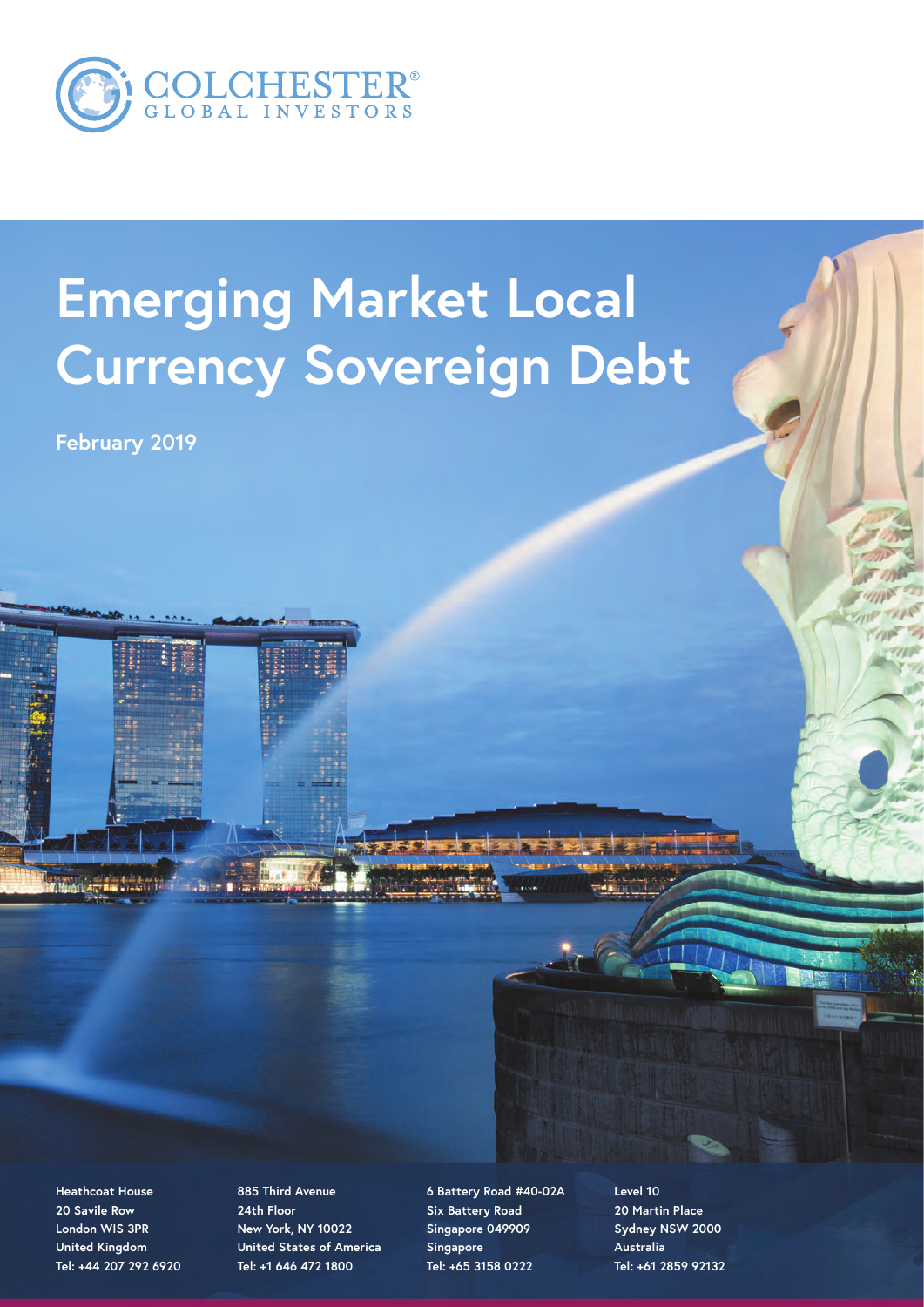

The broad asset class referred to as emerging market debt can be thought of as four distinct asset classes, comprised of 'hard' and 'local' currency debt issued by sovereigns or corporate entities. Specifically:-

- (i) Hard Currency Sovereign Debt: debt issued by governments in emerging markets denominated in developed market currencies such as the US dollar or the Euro, e.g. US dollar debt issued by the Government of Turkey;
- (ii) Hard Currency Corporate Debt: debt issued by corporate entities located in emerging markets denominated in developed market currencies such as the US dollar or the Euro, e.g. US dollar debt issued by 'CEMEX', a cement and construction materials manufacturer based in Mexico;
- (iii) Local Currency Sovereign Debt: government debt denominated in the domestic currency of the issuer e.g. debt issued by the Indonesian government in Indonesian rupiah; and,
- (iv) Local Currency Corporate Debt: debt issued by corporate entities in emerging markets denominated in the domestic currency, e.g. debt issued by 'Vale' a Brazilian mining company in Brazilian real.

## **What are Emerging Markets?**

There are various definitions of the term, but broadly speaking Emerging Markets (EM) refers to economies that are undergoing some form of transition to a higher level of development, typically have lower per-capita income than 'advanced' economies and have historically been associated with weaker political and economic institutions than developed countries. Historically those economies with a weaker combination of these characteristics have tended to experience higher financial market volatility than that observed in developed markets. Higher volatility, in and of itself, is not necessarily a negative as it is often associated with a higher rate of return. Emerging markets therefore can be an attractive investment opportunity for investors if exposures are managed appropriately.

It is increasingly difficult to ignore emerging markets as they are becoming an increasingly larger proportion of global GDP, and by implication, global financial markets. The IMF estimates emerging and developing economies now account for approximately 60% of global GDP (in purchasing power parity (PPP) terms), over double that of the early 1990's (see Figure 1). It is likely that this trend will continue as economies continue to move up the development curve and increase per capita income over time.



#### **Figure 1. Emerging and Developing Economies now account for close to 60% of Global GDP (PPP terms)**

Source: IMF World Economic Outlook Database, October 2018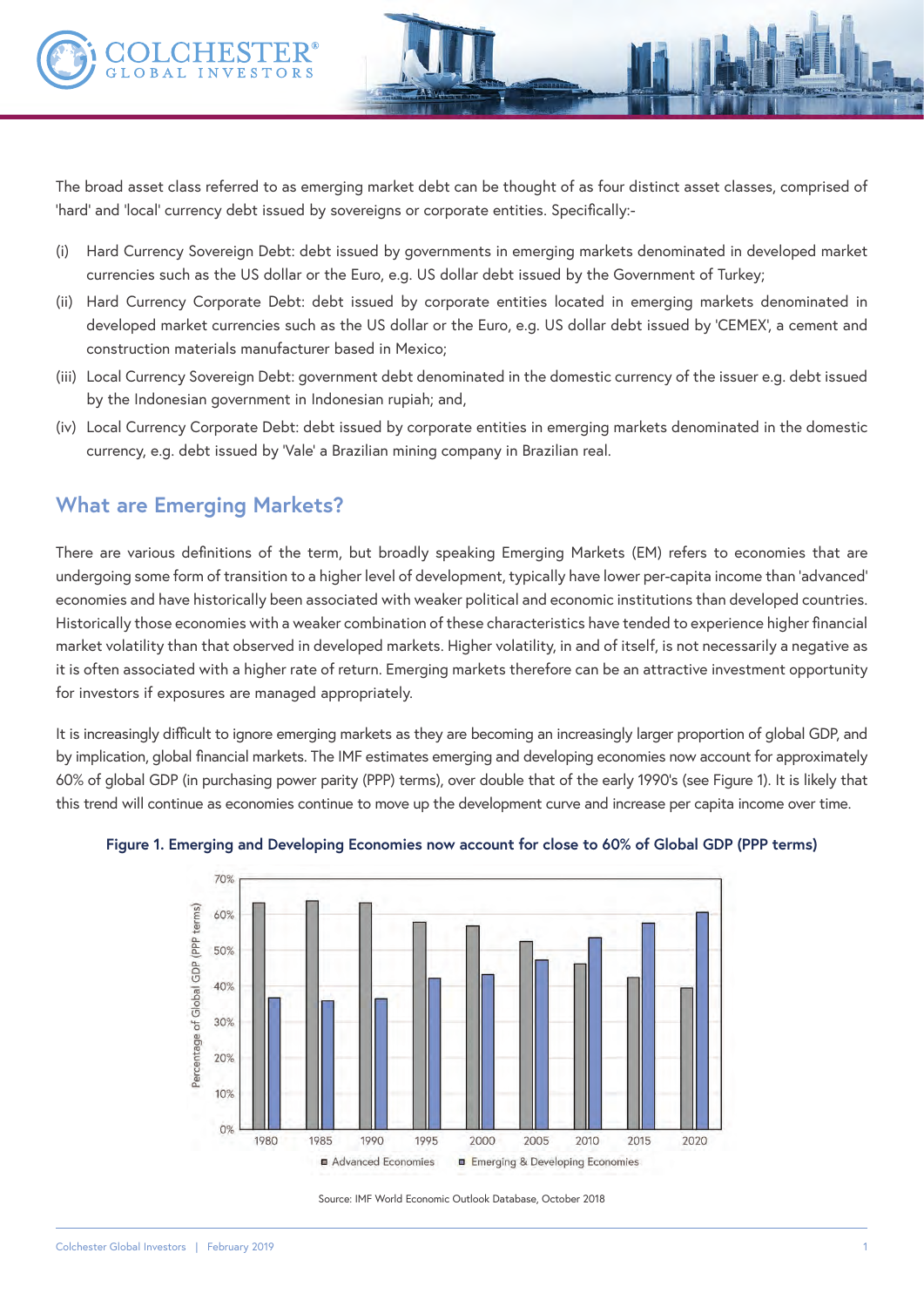

As emerging markets have grown, their capital markets have expanded and deepened to meet the needs of these growing economies. The composition of that debt has also shifted as the importance and predominance of hard currency debt diminished in the aftermath of the EM crises of the 1990's as countries turned to funding in local currency. Historically emerging markets could only finance themselves in hard currencies such as the US dollar due to their perceived institutional weakness, lack of policy credibility, economic instability and volatile inflation. This often manifested itself in financial market volatility and economic disruption, epitomised by the Latin American country crises of the 1980's and the crises in the likes of Mexico, Russia and the Southeast Asian tiger economies of Indonesia, South Korea and Thailand in the 1990's. These crises highlighted the inherent instability of short-term foreign currency borrowing as large currency mismatches left economies vulnerable to a "sudden stop" in international capital flows. This was exacerbated by pegged exchange rates, the unsustainability of which inevitably led to huge devaluations and subsequent balance sheet crises. Among the lessons learnt by EM policymakers from these events, was the importance of lowering external vulnerability via reduced debt exposure and the need to improve policy frameworks.

The aftermath of the dislocation in the 1990's saw many EM countries pursuing an economic growth model based on exports and maintaining current account surpluses in an effort to reduce their external vulnerability. They also fostered the growth of domestic capital markets to shift their dependency away from hard currency debt. The development of local bond markets went hand in hand with the growth of domestic financial institutions. This allowed governments in many emerging markets to fund themselves domestically in local currency debt funded by domestic banks, insurers and pension funds. As liquidity has grown, domestic yield curves have extended, thereby reducing rollover risk for both sovereign and corporate debt issuers alike. This in turn promoted the growth of local currency corporate bond markets in a number of EM countries. As result of this evolution, local currency debt now dominates the landscape, with hard currency debt making up a relatively small proportion of total outstanding debt as a percentage of GDP (see Figure 2).

Currencies were also increasingly liberalised and allowed to float freely, creating a shock absorber for these economies to withstand both external and internal shocks. Orthodox macro-economic policy measures were widely adopted, along with reform agendas aimed at building and sustaining macroeconomic stability. Specific policies that have been widely adopted throughout the EM world have included the independence of central banks, inflation targeting and the pursuit of prudent fiscal policies including the adoption of fiscal rules and use of stabilisation funds. These improvements in macroeconomic policymaking along with rising integration of emerging markets into global supply chains have fuelled economic growth in emerging markets that has been on average 4 percentage points above that of developed economies over the past 15 years<sup>i</sup>.

Consistent policy frameworks and persistent growth has underpinned improvement in balance sheet quality and supported credit ratings. While historically investors may have considered emerging market debt as being characterised by higher levels of credit risk relative to developed markets, this is less valid today given these improvements. The changing economic landscape suggests that the classification of economies into emerging and developed is overly simplistic. For example, markets such as Poland and the Czech Republic have lower debt levels, a higher credit rating and have had less volatile bond markets over the past 10 years than the likes of Italy, Spain or Portugal.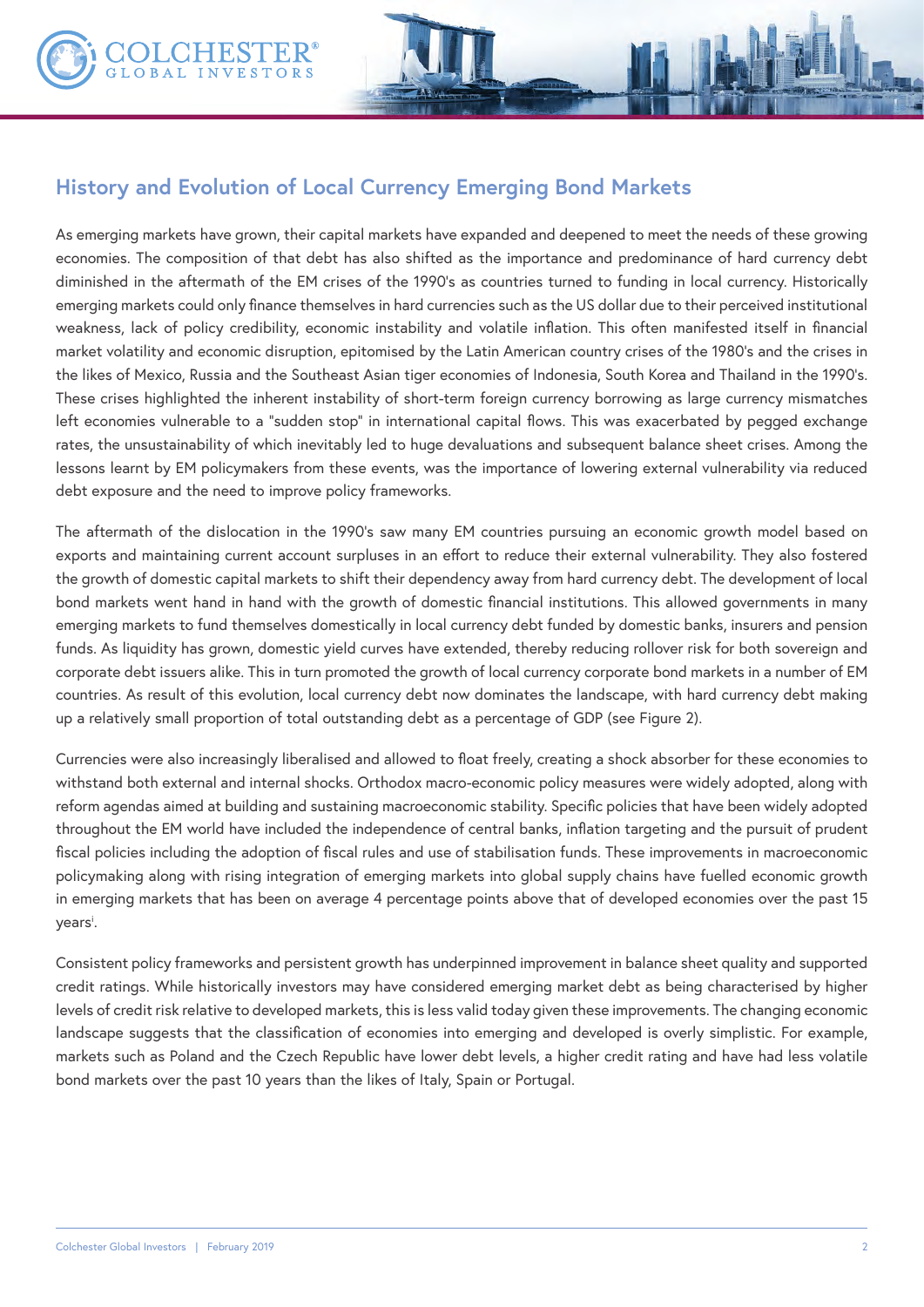Whether one divides economies and markets into developed or emerging, or not, in reality, all countries lie on a spectrum of levels of development, credit quality and institutional strength. As huge strides have been made by many of the socalled emerging markets to develop deep and liquid domestic capital markets, improve their quality of governance, and to implement more orthodox monetary and fiscal policies, they no longer conveniently fall into the old definition of "emerging markets". The impact of such measures has been visible in lower and less volatile inflation, stable public debt/GDP ratios and improved credit ratings, making them indistinguishable from many so called "developed market" economies. As a result, contrary to widespread perception, EM debt metrics are relatively strong, certainly compared to the developed world. The average government debt level in Emerging Markets at less than 50% of GDP (see Figure 2) is significantly lower than the 100% of GDP observed in advanced economies. Furthermore, EM government debt is now predominantly denominated in local currency (averaging just under 80% of issuance) and mostly domestically-funded, thereby reducing the funding risks and currency mismatches that historically characterised previous debt crises.





Clearly there are differences across EM countries, with some countries more exposed than others. Investors in sovereign debt also cannot ignore debt levels in the household and non-financial corporate sectors. Indeed, many analysts have pointed to a material increase in private-sector indebtedness in EM countries over the past decade as a potential source of vulnerability. Whilst overall aggregate debt levels (public and private sector) in EM have increased from 120% of GDP at the end of 2007 to approximately 190% in 2017, the rise of private sector debt in China severely distorts this data. Chinese economic growth over the past decade has been largely fuelled by debt. Total debt in China excluding the financial sector increased from 145% to 266% of GDP over the period, massively distorting analysis of the global data. Excluding China, EM debt as a percentage of GDP has remained essentially unchanged over the past decade. Remarkably, at a time when the developed world and China turned to credit expansion as one means of escaping and mitigating the negative impact of the Global Financial Crisis, the emerging world pursued more prudent polices that have protected and enhanced their comparative balance sheet strength.

Source: Institute of International Finance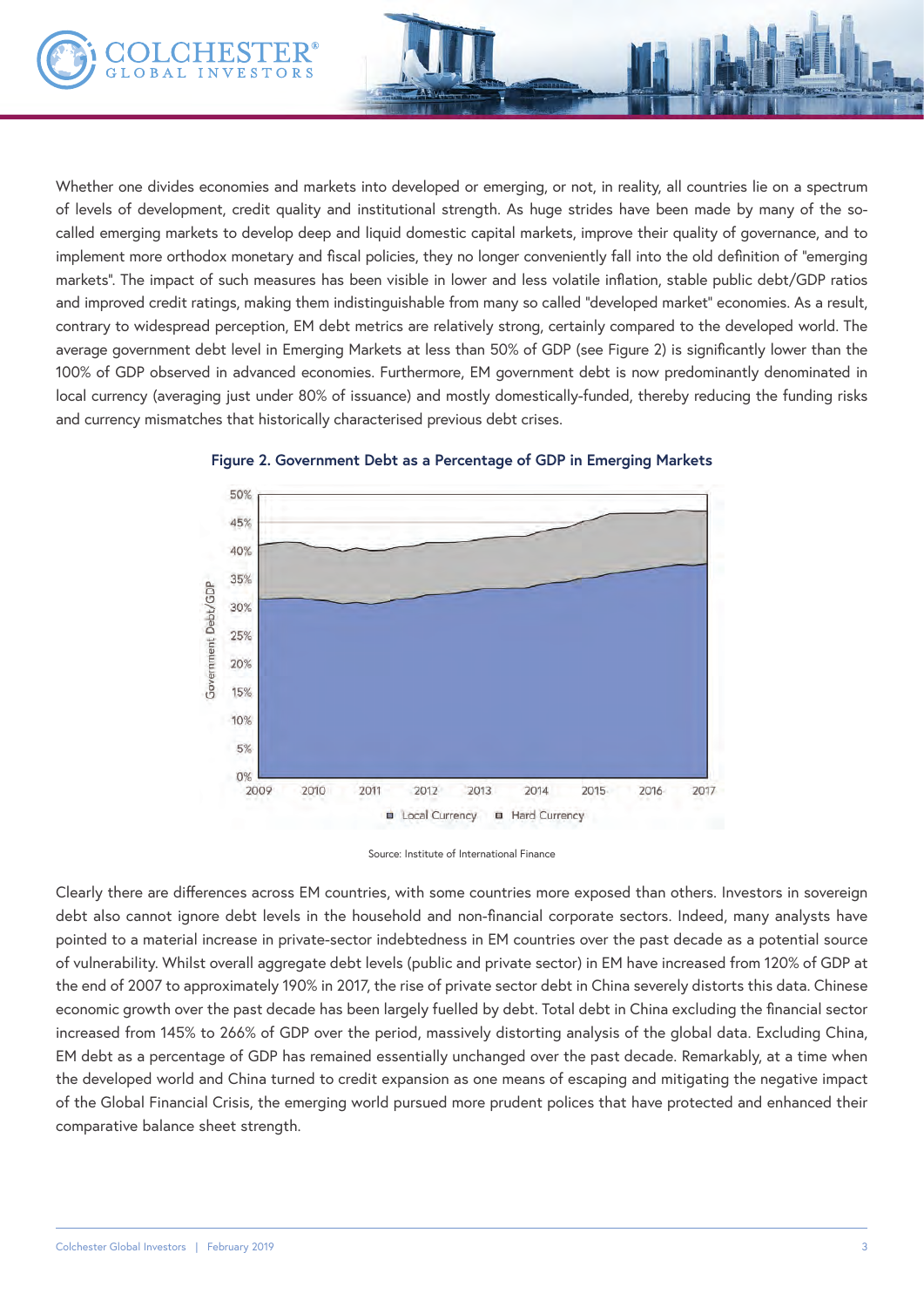

## **The Local Currency Sovereign Investment Universe**

The universe of all emerging market debt was estimated at just over 18trn USD in 2018 (see Figure 3). Of that amount, local currency government debt is estimated to be around 8trn USD. It dwarfs the market for hard currency government debt, at a little over 1trn USD. The sovereign investible universe for most investors is significantly lower than the nearly \$8trn as this figure includes markets such as China and India, which are not yet fully open and accessible to foreign investors - although in the case of China this is in the process of changing.



#### **Figure 3. Market Capitalisation of EM Debt (Government and Corporate)**

#### Source: JP Morgan

The standard index used by global investors in local currency EM sovereign debt is the JP Morgan GBI-EM Global Diversified index. This Index is comprised of local currency government securities issued by emerging market governments and had a market capitalisation of around 1.1trn USD at the end of 2018. It limits the weight of any one country to 10% of the benchmark, thereby ensuring a broad diversified index without excessive concentration in any one market. Nineteen countries made up the index as at the end of December 2018. For a country to be eligible for inclusion, JP Morgan requires that Gross National Income (GNI) per capita be below a certain level, referred to as the Index Income Ceiling (as at January 2018 this stood at \$18,769). This results in countries like Slovenia with a GNI per capita of \$22,000 or South Korea (28,380) being excluded, but others like the Czech Republic (\$18,160) and Uruguay (\$15,520) being includedii. A country's bond market must also be accessible to most foreign investors, and individual issues must meet minimum size and liquidity criteria. The broad index characteristics can be found in Table 1.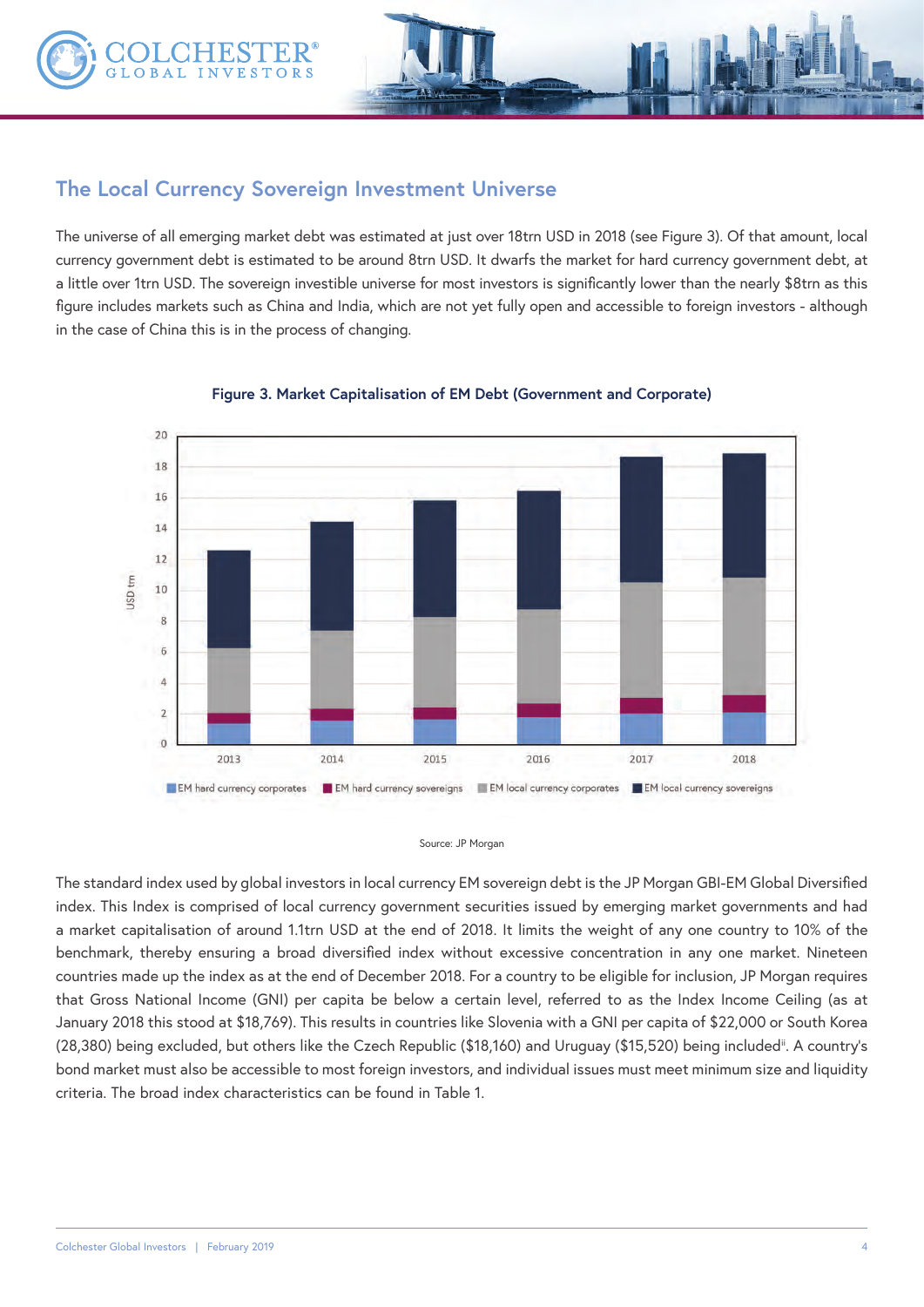

#### **Table 1. JP Morgan GBI-EM Global Diversified Index Characteristics**

| Market cap            | US\$1,123bn        |  |  |
|-----------------------|--------------------|--|--|
| Countries             | 19                 |  |  |
| Weighted Average YTM  | 6.46%              |  |  |
| Modified Duration     | 5.13               |  |  |
| Average Credit Rating | BBB+ (higher of 3) |  |  |

Source: JP Morgan, Colchester (as of 31st December 2018)

The majority of issuers in the index are rated investment grade (i.e. BBB - or higher). As noted above, this reflects the improvements in macroeconomic policymaking and balance sheet strength that have taken place over the past couple of decades. The average credit rating of the index at the end of December 2018 was BBB+, and the distribution of credit ratings exhibits a skew towards higher rated issuers (see Figure 4). At the tails, AA - rated Chile contrasts sharply with B - rated Argentina. This solid investment grade credit rating bias in the index in part also reflects the fact that the better "quality" emerging markets have been more effective at funding themselves in their domestic markets in local currency. They are the economies that have been at the forefront of fostering and developing their domestic capital markets and where macroeconomic policy credibility has been built and sustained over an extended time period. The resulting positive macro stability impact supports a stronger balance sheet and has a virtuous positive feedback to a stronger credit rating.



#### **Figure 4. Credit Rating Distribution as a Percent of the Local Currency Index**

Notes: weights in the JP Morgan GBI-EM Global Diversified Index as at 31st December 2018 Source: JP Morgan, Bloomberg (using higher of S&P, Moody's and Fitch ratings)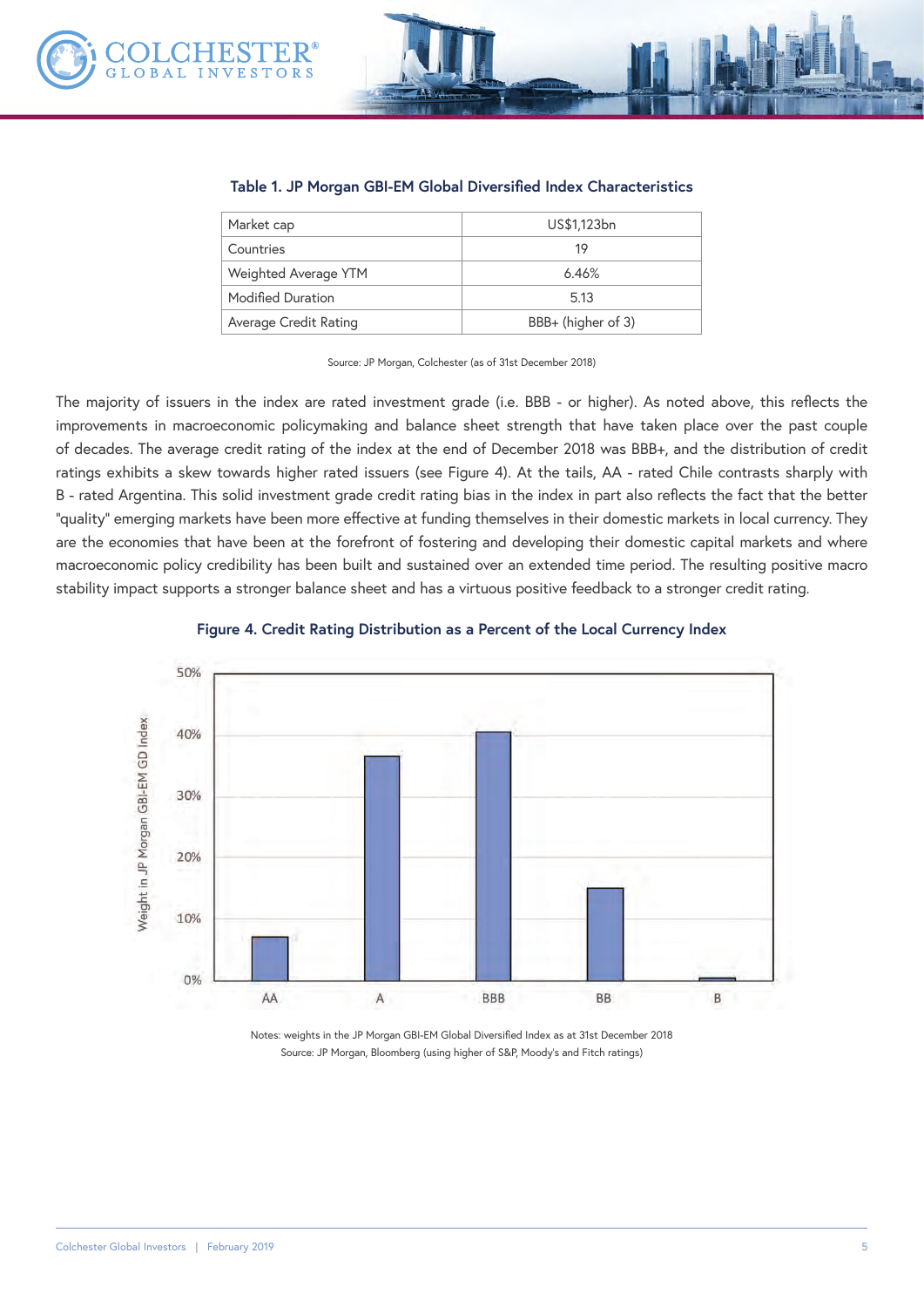

Historically, local currency sovereign debt has produced materially higher returns than developed market sovereign debt. This higher return has however come at the expense of higher volatility than that in developed market fixed income (see Table 2). Accordingly, fixed income investors should not think of local currency emerging debt as an alternative to traditional developed world fixed income. Developed market sovereign fixed income is often considered a diversifying asset in a traditional balanced portfolio due to its negative correlation with equities, particularly at times of stress or crisis. In contrast, EM debt is positively correlated with equities (see Table 3). Notwithstanding its historically higher returns, the asset class is therefore probably best considered as a complement to, rather than a substitute for, developed market sovereign fixed income. Its risk and return characteristics are better compared with the different "credit" sectors available to an investor. For example, the asset class has returned notably higher returns than Global Credit with a similar correlation to equities and other asset classes, albeit with higher volatility. It also offers a lower correlation of returns to Global Bonds than Global Credit does, therefore offering superior diversification within a fixed income allocation.

|                               | <b>Annual Return</b> | <b>Annual Volatility</b> |
|-------------------------------|----------------------|--------------------------|
| <b>Global Equities</b>        | 7.7%                 | 14.4%                    |
| Global Bonds                  | 3.7%                 | 6.5%                     |
| Global Bonds USD-hedged       | 3.9%                 | 2.9%                     |
| Global Corporates             | 4.6%                 | 6.3%                     |
| Global Corporates USD-hedged  | 3.1%                 | 4.0%                     |
| Local Currency EMD            | 6.6%                 | 11.7%                    |
| Local Currency EMD USD-hedged | 4.5%                 | 4.3%                     |

#### **Table 2. Long-term return and volatility of various asset classes (2003-2018) in USD termsiii**

#### Source: Bloomberg

The attractiveness of local currency EM debt comes from its relatively high return potential, and to a lesser extent, from its potential diversification benefits when held as part of a broad portfolio. The asset class has outperformed Global Bonds by 3.5% annualised and outperformed Global Corporates by 2.3% annualised, unhedged in US dollar terms, over the past 16 years since inception of the JP Morgan Global Diversified Index. While the outperformance is not as large when we remove the currency impact – i.e. when we consider in currency hedged terms - it is still consistent. As Table 2 shows, EM bonds outperformed Global Bonds by 0.6% annualised and outperformed Global Corporate bonds by 1.4% annualised in US dollar hedged terms over the period since inception of the EM Index.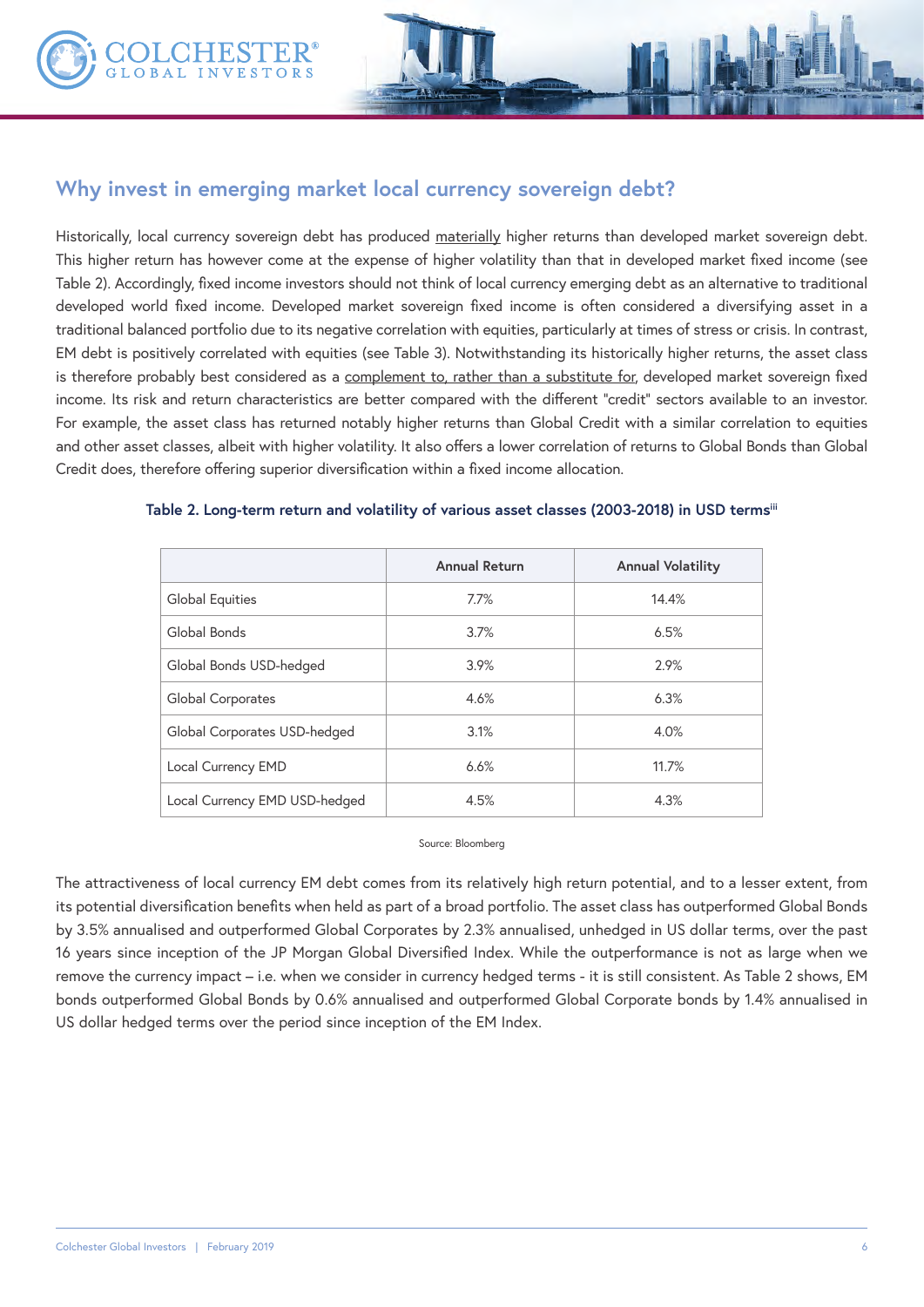The return on local currency sovereign debt can be split into two components:- (i) that coming from currency, (i.e. changes in the local exchange rate relative to an investor's base currency), and (ii) that coming from the bond itself (made up of the running yield and the impact of yield changes on the price of the bond, i.e. the capital price change). Of these two components, historically the currency component has been two to three times as volatile as the underlying bond returns in local currency. Notwithstanding this volatility difference, the relatively higher nominal interest rates on offer in EM's have traditionally dissuaded investors from hedging their exposure. As is evident in the difference between the unhedged and hedged return series in Table 2, using currency forwards to eliminate the currency risk of local currency debt negatively impacts on the return over the longer run by removing the opportunity to benefit from both potential EM currency appreciation and the higher real and nominal interest rates typically on offer in EM currencies compared with 'developed' currencies.

|                                         | Correlations              |              |                            |                      |                                           |                             |                                                  |  |
|-----------------------------------------|---------------------------|--------------|----------------------------|----------------------|-------------------------------------------|-----------------------------|--------------------------------------------------|--|
|                                         | Global<br><b>Equities</b> | Global Bonds | Global Bonds<br>USD-hedged | Global<br>Corporates | Global<br>Corporates<br><b>USD-hedged</b> | Local<br><b>Currency EM</b> | Local<br><b>Currency EM</b><br><b>USD-hedged</b> |  |
| <b>Global Equities</b>                  | 1.00                      |              |                            |                      |                                           |                             |                                                  |  |
| Global Bonds                            | 0.23                      | 1.00         |                            |                      |                                           |                             |                                                  |  |
| Global Bonds USD-<br>hedged             | $-0.23$                   | 0.59         | 1.00                       |                      |                                           |                             |                                                  |  |
| <b>Global Corporates</b>                | 0.59                      | 0.79         | 0.37                       | 1.00                 |                                           |                             |                                                  |  |
| <b>Global Corporates</b><br>USD-hedged  | 0.38                      | 0.55         | 0.57                       | 0.84                 | 1.00                                      |                             |                                                  |  |
| <b>Local Currency EMD</b>               | 0.67                      | 0.58         | 0.15                       | 0.75                 | 0.54                                      | 1.00                        |                                                  |  |
| <b>Local Currency EMD</b><br>USD-hedged | 0.39                      | 0.52         | 0.46                       | 0.60                 | 0.60                                      | 0.80                        | 1.00                                             |  |

**Table 3. Long-term correlations of various asset classes (2003-2018) in USD termsiv**

Source: Colchester Global Investors, Bloomberg

The potential hedged return "give-up" does however come with the benefit of lower volatility. As observed in Table 2, hedged EM debt returns were some 60% less volatile than unhedged returns over the historical period under review. The decline in volatility associated with hedged EM debt lowers it to be more in line with the volatility of hedged Global Corporates, and notably improves its return/risk ratio to 1.07 compared with an equivalent Global Corporate return/risk ratio of 0.78, and Global Equities of 0.62. The lower volatility reflects the diversification inherent in the benchmark. For example, the Russian bond market had a near zero return correlation with the Thai bond market and a slightly negative correlation with the Romanian market over the 5 years to end 2018 (in US dollar hedged terms). In contrast, the highest correlation over the same period was between the Indonesian and Peruvian bond markets (0.68), while other pairs, such as Turkey and South Africa (0.43), and Brazil and Mexico (0.25) are less correlated than many assume. An average return correlation across all EM benchmark countries in the low 0.30's, contrasts with an average correlation of over 0.55 amongst the G5 nations comprising the bulk of developed world fixed income indices.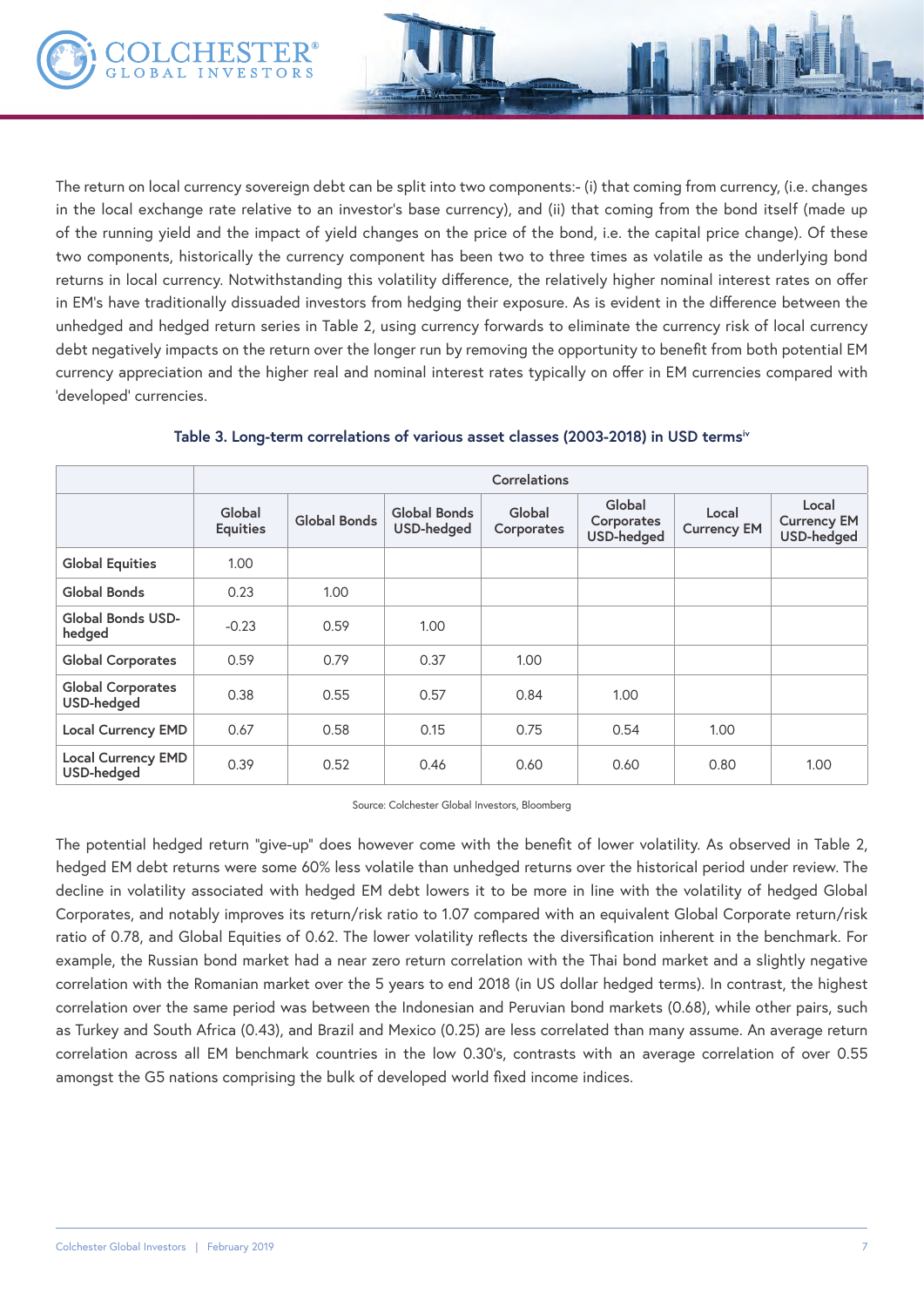

**Figure 5. Long-term returns and volatility of various asset classes (2003-2018) in USD terms** 



In summary, while valuations will vary over a cycle, local currency EM debt has historically generated attractive returns. Its risk return characteristics are likely to be attractive in the context of a multi-asset portfolio and look particularly attractive relative to corporate debt. The underlying characteristics of the asset class have also improved as balance sheets in EM are more robust today than they have been historically, and standards of macroeconomic policymaking have been raised. The diversification within the EM local currency sovereign debt asset class also provides a fertile ground for active management as the countries within the opportunity set are not highly correlated and returns are more likely to be driven by domestic factors than those driving the broader bond universe. Such differences enhance potential alpha generation, all else being equal.

## **Colchester's Investment Process in Emerging Market Local Currency Sovereign Debt**

Colchester believes that its 'real' valuation approach, supplemented with a rigorous assessment of a country's balance sheet, can consistently deliver outperformance in this diverse EM debt opportunity set. Despite the higher volatility in the asset class compared with developed market government debt, and the space being more susceptible to fluctuations in sentiment, we believe that our disciplined, long-term, value-based approach can generate consistent alpha over the cycle. Our investment approach is based on valuing bond markets in terms of their prospective real yield, or in other words, by the yield on offer adjusted for a forward looking forecast of inflation. We believe that investors will be rewarded for consistently holding higher real yielding bond markets and the simple proof shown in Figure 6 demonstrates the validity of this investment philosophy. Specifically, Figure 6 shows the returns of holding an equally weighted portfolio of the top three markets according to their prospective real yield. A strategy of rebalancing monthly into the three highest real yield bond markets has consistently outperformed the EM index over the 15 years since inception of the JP Morgan local market bond benchmark. A raft of academic and empirical studies also supports this investment approach<sup>y</sup>. This evidence provides strong support for the efficacy of a real yield strategy, and therefore this approach underpins Colchester's investment process on the bond side. While the back-test uses known inflation, we need to forecast future inflation to determine which are potentially the higher real yield bond markets to hold.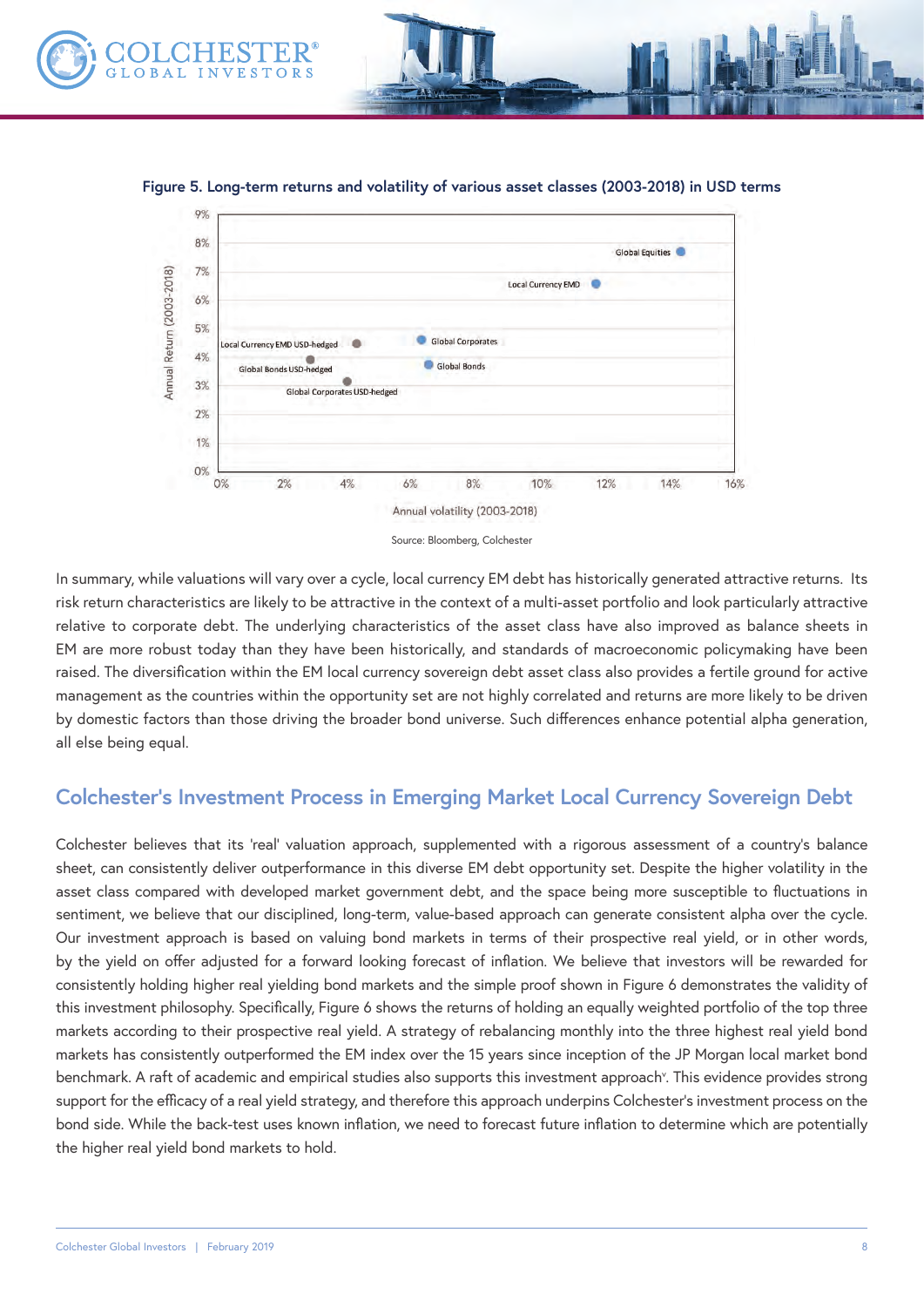



**Figure 6. Prospective Real Yield (PRY) is a powerful indicator of superior returns in local currency EMD in USD hedged terms**

Source: Colchester Global Investors

We value currencies using the real exchange rate and its deviation from an equilibrium or fair value level. This is based on the theory of relative purchasing power parity which posits that real exchange rates revert to mean over time. This fundamental valuation analysis is complemented by a measure of relative real short-term interest rates ("real carry") and an assessment of the country's overall balance sheet. This is critically different to many other investors' focus on nominal interest rates or "nominal carry". Whilst carry-based currency investment strategies can outperform in some environments, they can also lead investors to hold significantly overvalued currencies that will have a detrimental impact on the portfolio when the eventual reversion to the mean takes place.

Colchester's valuation metrics for both bonds and currencies are adjusted for an assessment of the country's balance sheet strength and financial stability. This assessment incorporates a wide-ranging analysis of fiscal and external metrics as well as economic stability and institutional strength. The fiscal metrics that we consider include the level of government debt relative to GDP, its currency of denomination and maturity profile, and the sustainability of the debt profile. Repayment capacity can be assessed by analysing a country's tax revenue as a percentage of GDP, as well as reliance on individual sectors or industries e.g. the commodity industry, as well as consideration of the economy's potential growth rate. The external metrics that we consider include the composition of the trade balance, the current account, capital flows, foreign direct investment, the size of external debt as a percentage of GDP, the maturity profile and interest payments associated with that debt, and the net international liability or asset position of a country.

Balance sheet strength and financial stability, particularly for emerging markets, depends on long-term economic development and this is intrinsically linked to the strength of social and political institutions. Environmental Social and Governance (ESG) factors therefore form a key part of Colchester's overall country assessment, complementing the conventional sovereign balance sheet research. We believe that countries with stronger governance and institutional strength, as well as higher levels of social stability and human capital tend to produce better economic outcomes. Unsustainable environmental practices or resource insecurity can also threaten economic growth and development. Therefore, countries with strong ESG metrics typically tend to generate more stable, sustainable growth, which can support and improve a country's capacity to service its debt and lead to a more stable exchange rate. For these reasons, Colchester assesses a broad range of indicators across Environmental, Social and Governance categories, and this assessment feeds into our valuations of both bond and currency markets. Figure 7 shows the strong relationship between standards of governance, as measured by the Worldwide Governance Indicators project<sup>vi</sup>, and GDP per capita.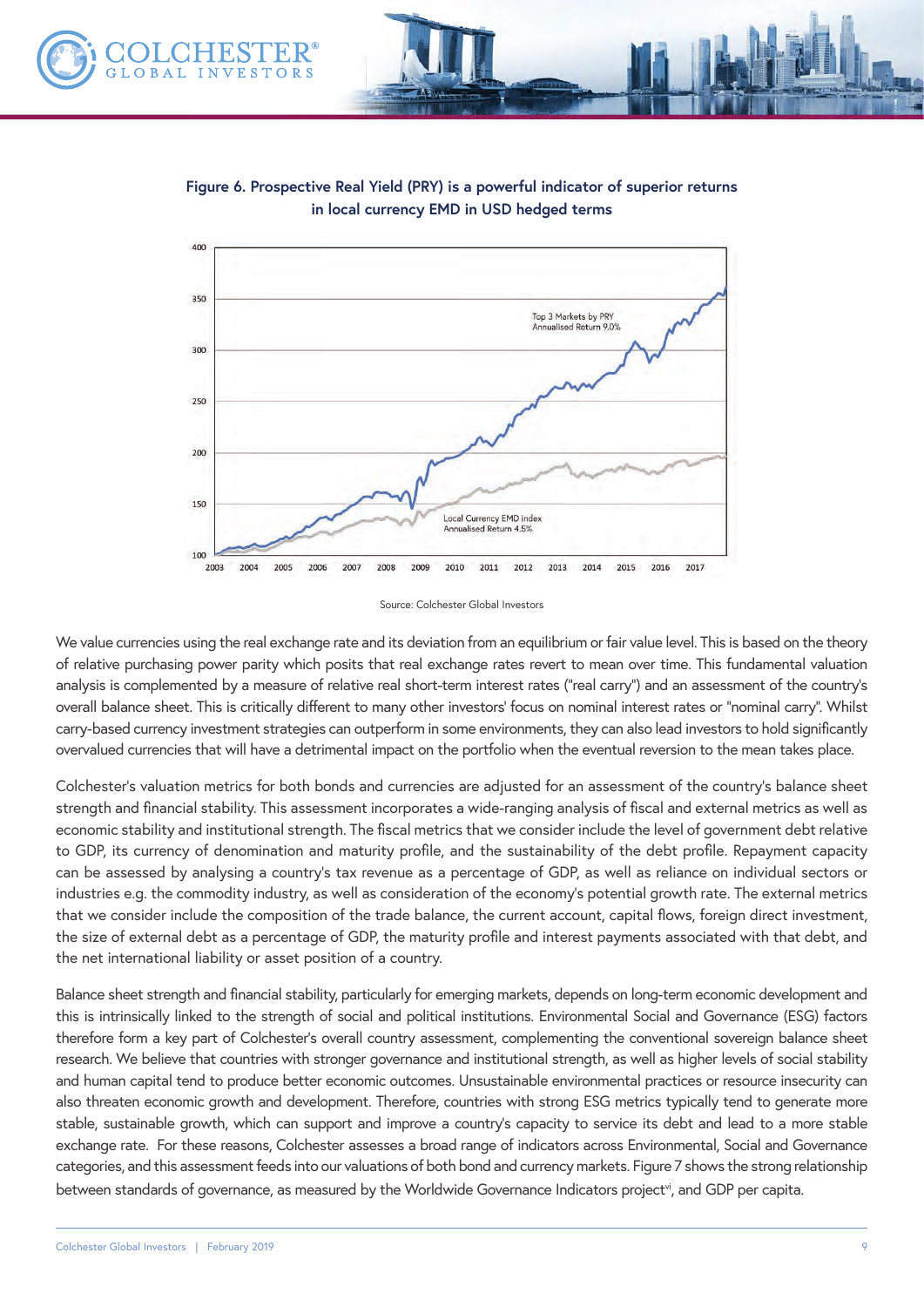



**Figure 7. Strong correlation between governance standards and GDP per capita**

Source: Worldwide Governance Indicators project, IMF

Both our bond and currency valuation tools can be thought of as indicators of long-term value. We do not attempt to forecast short-term movements in either yields or exchange rates. In our opinion, this long-term fundamental approach differentiates Colchester from many of our peers, particularly in the local market debt space, where many investors operate with a relatively short time horizon and/or attempt to forecast market moving events.

## **Bonds and Currency – Distinct Alpha Sources**

Historically the unhedged returns of the local currency debt index have been almost three times more volatile than the hedged returns (see Table 1). Currency exposure has therefore been the largest source of risk in EM debt space, not the underlying bonds. Furthermore, the average difference in returns between the bond and currency component of the JP Morgan EM local currency benchmark index has averaged 9% per year since inception<sup>vii</sup>. Such volatility and return variation makes it critical that both bond and currency exposures are managed separately. If active bond and currency decisions are not made separately, as part of the overall portfolio construction and risk budgeting exercise, then tracking error will be dominated by currency, rather than by bond risk. Constraining bond and currency exposures to be the same will also likely lead to a sub-optimal portfolio. For example, a country may have an underlying bond market that is attractively valued in real terms, but its currency may be overvalued relative to its peers. In this instance, holding both the bond market and the associated currency exposure would not be an optimal investment strategy.

This risk separation is often overlooked by investors when investing in local currency EMD. The presence of liquid markets in currency forwards and non-deliverable forwards however allows investors to separate the bond and currency investment decision e.g. buying a bond without taking the currency exposure or vice versa, taking exposure to a currency without buying a bond in that market. Such separation is an integral part of Colchester's approach. Specifically, Colchester's separation of the currency valuation from the bond valuation provides the platform and a framework within which it can construct the highest active real returning bond and currency portfolios. The respective contribution to active risk from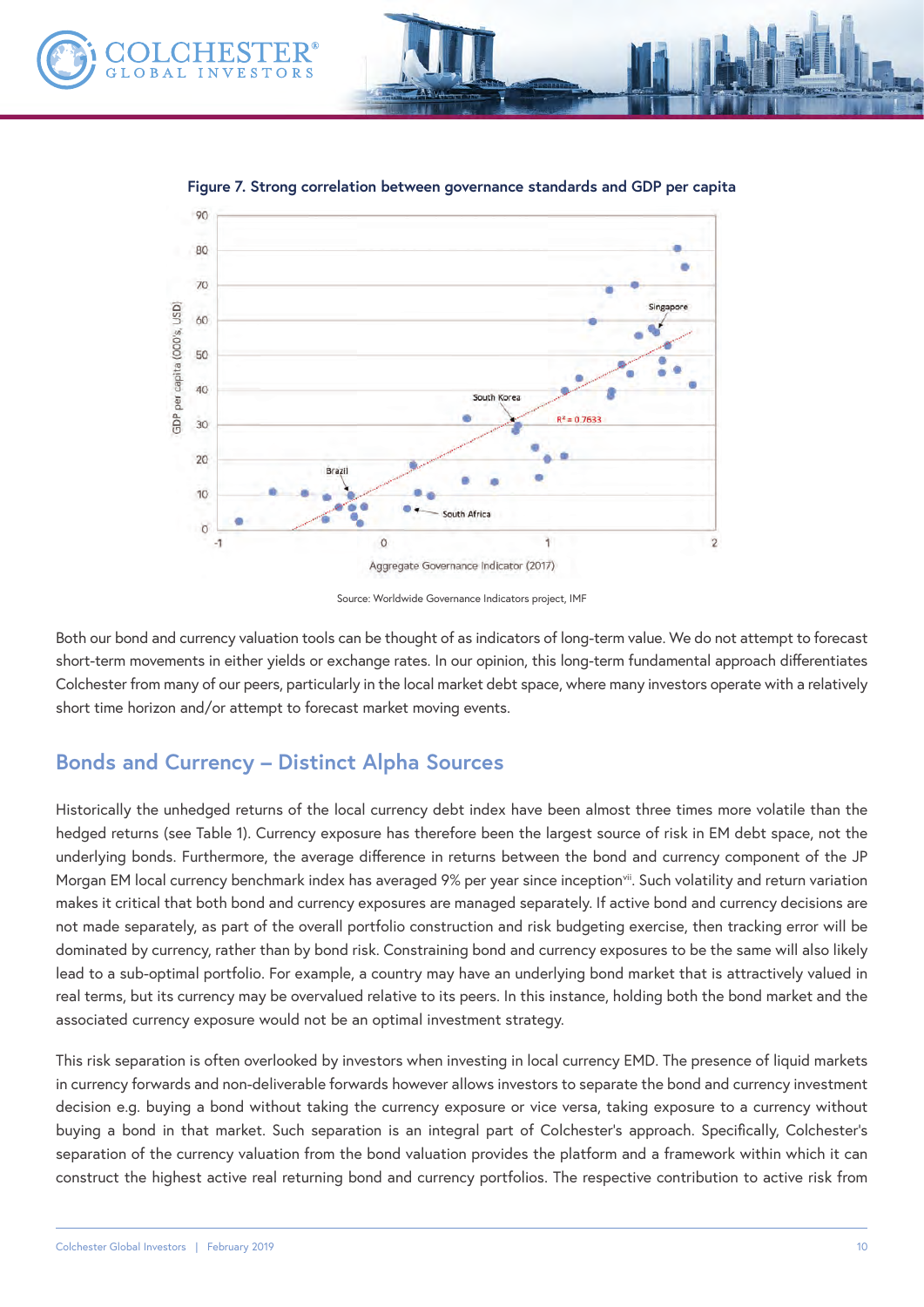

currency and bond exposure can be calibrated to the opportunity available i.e. the dispersion in relative valuations. It also allows for more efficient alpha generation and greater diversification as we are effectively doubling the number of potential active "positions" relative to a strategy that does not separate the currency and bond decision. This ensures an optimal portfolio construction and allows for effective risk management.

Finally, Colchester's local currency EM programme eschews the use of corporate bonds, asset-backed securities or interest rate derivatives. Thus, our portfolios maintain the liquidity of the government bond universe, while avoiding the additional risk and complexity that comes with derivatives. Neither do we include frontier markets within our standard local currency EM programme. Frontier markets are developing countries which are too small or underdeveloped to be generally considered emerging markets. Examples are countries such as Bangladesh, Ivory Coast and Kenya. The result is a transparent and liquid investment product that allows the investor to access the attractive return potential of local currency emerging market government bonds.

### **Summary**

As economic growth in emerging markets continues to outpace that of developed markets, the local currency emerging market debt asset class is likely to continue to grow and develop. It is a diverse asset class offering exposure to a wide range of countries. The opportunity set is likely to continue to grow as the likes of China and India liberalise access to their markets. The asset class offers attractive diversification characteristics for global investors, historically higher returns than global corporate debt and a lower correlation to developed global sovereign bonds.

Balance sheets in emerging markets exhibit materially lower levels of government debt than developed markets, whilst standards of macroeconomic policymaking have generally improved with inflation targeting and independent central banks now standard in many emerging economies.

Colchester's local currency EM programme offers transparent and consistent exposure to the asset class, utilising a long term value-based approach to generating alpha. This approach looks past the short term noise and volatility that can sometimes distract investors in this space, and focuses on objective measures of value and risk. The explicit separation of bond and currency valuation in Colchester's investment process, is also key to constructing well diversified portfolios with optimal risk reward characteristics.

<sup>i</sup> Source: IMF.

- ii GNI per capita, Atlas method (current USD) Source: The World Bank
- iii Investors whose based currency is not the US dollar will face different returns and volatilities.

Table 2. indices used - Global Equities: MSCI World Total Return USD Index, Global Bonds: FTSE World Government Bond Index USD, Global Bonds USD-hedged: FTSE World Government Bond Index USD Hedged, Global Corps: ICE BofAML Global Corporate Index USD, Global Corps USD-hedged: ICE BofAML Global Corporate Index USD-Hedged, Local Currency EMD: JP Morgan GBI-EM Global Diversified Index USD, Local Currency EMD USD-Hedged: JP Morgan GBI-EM Global Diversified Index USD-Hedged.

- iv Investors whose based currency is not the US dollar will face different returns and volatilities.
- v For example see, Bernstein and Sims (1992) "*Prospective Real Yields and Active Global Bond Management*" CFA Institute; Erb, Harvey and Viskanta (1996) "*The Influence of Political Economic and Financial Risk on Expected Fixed Income Returns*"; Barr and Campbell (1996) "*Inflation, Real Interest Rates and the Bond Market: A study of UK Nominal and Index Linked Government Bond Prices*", NBER Working Paper 5821,and Berardi (2005) "*Real rates, expected Inflation and inflation risk premia implicit in nominal bond yields*" SAFE Center, University di Verona.
- vi The Worldwide Governance Indicators (WGI) project reports aggregate and individual governance indicators for over 200 countries and territories over the period 1996-2017, for six dimensions of governance; Voice and Accountability, Political Stability and Absence of Violence, Government Effectiveness, Regulatory Quality, Rule of Law, and Control of Corruption.
- vii The average deviation in returns between the USD hedged JP Morgan GBI-EM Global Diversified Index, and the same index in USD unhedged terms over the past 10 years.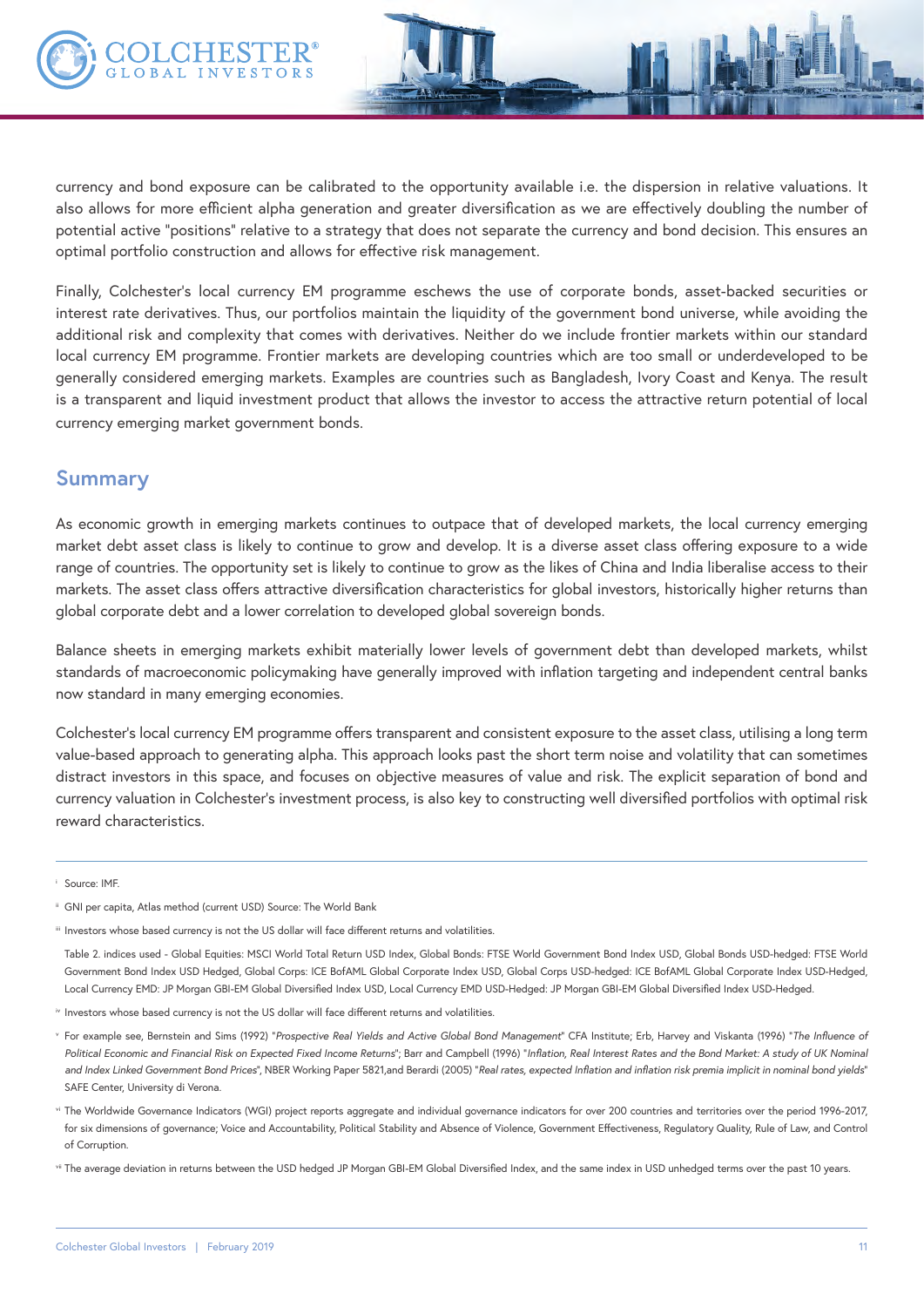

## **IMPORTANT INFORMATION**

Unless otherwise stated, this document reflects Colchester's views and opinions as of the date of this document. Colchester makes no representation or warranty as to the accuracy or completeness of the information in this document and disclaims all liability for any direct, indirect, consequential or other losses or damages including loss of profits incurred by you or any third party that may arise from reliance on this document. Although Colchester has obtained the information and opinions in this document from sources which it deems to be reliable, Colchester makes no representation as to their accuracy or completeness.

This document may contain information obtained from third parties, including ratings from credit ratings agencies. Reproduction and distribution of third party content in any form is prohibited, except with the prior written permission of the related third party. Third party content providers do not endorse or recommend the securities or products discussed herein, nor do they guarantee the accuracy, completeness, timeliness or availability of any information, including ratings (negligent or otherwise), regardless of the cause, or for the results obtained from the use of such content. Third party content providers give no express or implied warranties, including, but not limited to, any warranties of merchantability or fitness for a particular purpose or use. Third party content providers shall not be liable for any direct, indirect, incidental, exemplary, compensatory, punitive, special or consequential damages, costs, expenses, legal fees, or losses (including lost income or profits and opportunity costs or losses caused by negligence) in connection with any use of their content, including ratings. Credit ratings are statements of opinions and are not statements of fact or recommendations to purchase, hold or sell securities. They do not address the suitability of securities or the suitability of securities for investment purposes, and should not be relied on as investment advice.

Nothing in this document should be construed as providing any type of investment or other advice. Neither should anything in this document be considered a solicitation, recommendation, endorsement or offer to purchase or sell any financial security or other financial instrument. This information is provided for indicative purposes only, and is supplied in good faith based on sources which we believe, but do not guarantee, to be accurate or complete as of the date of this document only and may be subject to change without notice.

This document is intended for professional use only and is not for public distribution. It may contain information that is privileged, confidential or exempt from disclosure under applicable law. If you have received this communication in error, please disregard and delete it and do not disseminate the contents to any other person.

## **Regulatory Information**

Colchester Global Investors Limited is authorised and regulated by the Financial Conduct Authority in the United Kingdom. Colchester Global Investors Limited is also registered with the Securities and Exchange Commission in the USA and is registered as a Commodity Trading Advisor and Commodity Pool Operator with the Commodity Futures Trading Commission.

Colchester Global Investors Inc. is a wholly owned subsidiary of Colchester Global Investors Limited. It is not permitted to provide investment advice or otherwise engage in a regulated activity.

Colchester Global Investors (Singapore) Pte. Ltd. holds a capital markets services licence in fund management issued by the Monetary Authority of Singapore. Colchester Global Investors (Singapore) Pte. Ltd. also holds an offshore discretionary investment management services licence issued by the Financial Services Commission of Korea.